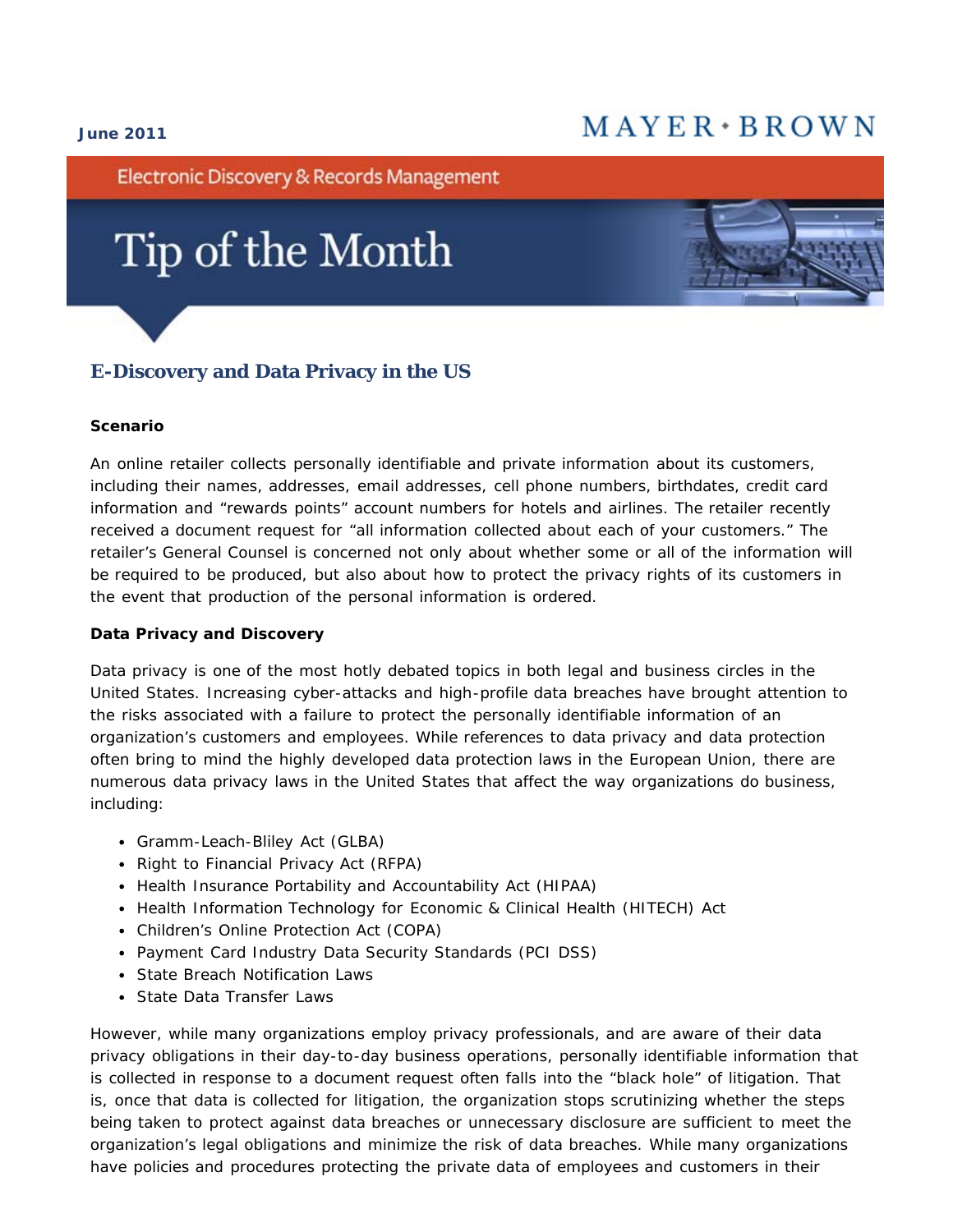every day business activities, those same organizations often overlook the importance of applying those polices and procedures to e-discovery.

Given the emphasis on disclosure in US litigation and the frequent lack of coordination between data privacy professionals and in-house and outside counsel, the management of personally identifiable information in litigation represents a key area of risk. It is important for organizations and their counsel to recognize that there *are* risks associated with inadvertent disclosure and/or data breaches in the course of discovery. For example:

- In-house counsel will often apply the same over-collection philosophy to both non-private and private data.
- Data may be transferred to outside counsel or e-discovery vendors without proper data security measures.
- Organizations frequently fail to scrutinize their e-discovery vendors to ensure that those vendors are providing the same security protections that the organization itself is required to apply.
- Organizations often enter into (or permit their outside counsel to enter into) contracts with e-discovery vendors that do not contain sufficient protections against potential data breaches.
- Outside counsel may not apply the same level of scrutiny to protect personally identifiable information as is applied to privileged or other protected data.

There are ways to manage and mitigate the risks of data breaches associated with litigation. Considering data privacy issues at the outset of the discovery process can help limit the burdens and also minimize risks of producing private data.

## **Reducing Risks Through the Information Life Cycle**

In-house and outside counsel should consider how to limit the transfer of private data and reduce the risk of a security breach at each stage of the information life cycle in the discovery process, e.g., collection, processing and production. For example, can the collection of personally identifiable information be limited at the outset of the litigation? Can the dissemination of that information be limited through confidentiality agreements and limits on third-party disclosure? If private data will be stored until the matter is finally resolved, what steps are necessary to ensure that the data is maintained securely? And, what procedures are necessary to ensure that any personally identifiable information is securely transferred?

### **Best Practices**

- *Understand where protected information resides.* It is important to assess what personal data your business collects and uses, what privacy laws apply to that data and what your current practices may be with respect to the use and sharing of that data. To accomplish all this, many businesses employ privacy professionals or otherwise appoint a privacy team comprised of individuals from human resources, legal, marketing, communications, technology, finance, strategy and other departments. When litigation commences, litigators can confer with such privacy staff to understand what types of information are collected in the course of business that are subject to privacy protection.
- *Leverage existing resources.* A business' privacy group typically has controls in place to manage private data. Litigators can consider applying these existing procedures to manage such data in the course of discovery.
- *Negotiate what should be collected and produced.* Negotiating the scope of data to be collected and produced with opposing counsel at the outset can help to reduce the amount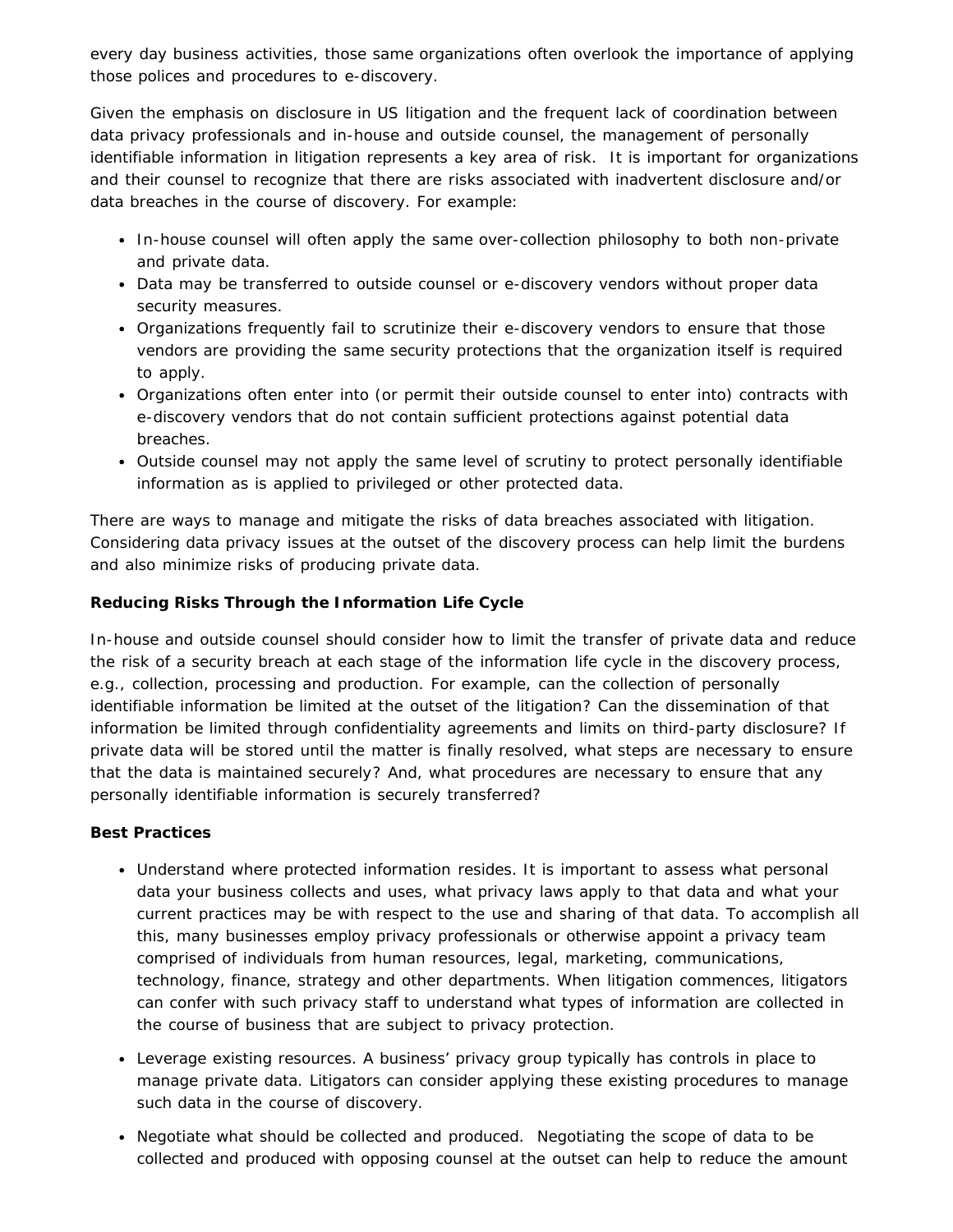of unnecessary and non-responsive data collected. It may also help to have candid discussions with opposing counsel regarding the scope of their requests. The requesting party may not realize they are asking for highly confidential information, and they may not want to be in possession of such information and expose themselves to the risks of a data breach. For example, the requesting party may want customer names and addresses, but not need customer birthdates or credit card information.

- *Organize data.* It is helpful to organize collected data so that segments containing private information can be targeted by the document review team and treated more efficiently.
- *Protect private data that must be produced in discovery*. The litigation may require that confidential and private information be produced. In such cases, it is common for the parties to enter into confidentiality agreements that dictate how this information will be treated. Pursuant to Rule 26(c) of the Federal Rules of Civil Procedure, a party may seek a protective order providing that confidential information may not be revealed or that it must be used in a limited manner (e.g., for attorneys eyes only).
- *Ensure vendors are protecting private data.* Private data can be most vulnerable to security breach when it leaves the business. Thus, when e-discovery vendors are used to process data in litigation, consider security safeguards including transferring only encrypted data, ensuring that the vendor has sufficient security and privacy protocols, and limiting access to the data by the vendor's staff.

Protecting private data is the responsibility of both in-house and outside counsel. Knowing where private data is kept, leveraging your business' existing resources for managing such data, negotiating the scope of production and having policies and procedures to protect that data will limit the risks of inadvertent loss when production is required.

For inquiries related to this Tip of the Month, please contact Kim A. Leffert at [kleffert@mayerbrown.com,](mailto:kleffert@mayerbrown.com) Seema V. Dargar at [sdargar@mayerbrown.com,](mailto:sdargar@mayerbrown.com) or Michael Lackey at [mlackey@mayerbrown.com.](mailto:mlackey@mayerbrown.com)

Learn more about Mayer Brown's [Electronic Discovery & Records Management](http://www.mayerbrown.com/electronicdiscovery/) practice or contact Anthony J. Diana at [adiana@mayerbrown.com](mailto:adiana@mayerbrown.com), Michael E. Lackey, Jr. at [mlackey@mayerbrown.com](mailto:mlackey@mayerbrown.com) or Ed Sautter at [esautter@mayerbrown.com.](mailto:esautter@mayerbrown.com)

Please visit us at [www.mayerbrown.com](http://www.mayerbrown.com/)

If you would like to be informed of legal developments and Mayer Brown events that would be of interest to you please fill out our [new subscription form.](http://reaction.mayerbrown.com/reaction/RSGenPage.asp?RSID=8C8409EDCBE91F81C32E1B3CC3190DA3AF423917A59B66420)

Mayer Brown is a global legal services organization comprising legal practices that are separate entities (the Mayer Brown Practices). The Mayer Brown Practices are: Mayer Brown LLP, a limited liability partnership established in the United States; Mayer Brown International LLP, a limited liability partnership incorporated in England and Wales; Mayer Brown JSM, a Hong Kong partnership, and its associated entities in Asia; and Tauil & Chequer Advogados, a Brazilian law partnership with which Mayer Brown is associated. "Mayer Brown" and the Mayer Brown logo are the trademarks of the Mayer Brown Practices in their respective jurisdictions.

IRS CIRCULAR 230 NOTICE. Any tax advice expressed above by Mayer Brown LLP was not intended or written to be used, and cannot be used, by any taxpayer to avoid U.S. federal tax penalties. If such advice was written or used to support the promotion or marketing of the matter addressed above, then each offeree should seek advice from an independent tax advisor.

This email and any files transmitted with it are intended solely for the use of the individual or entity to whom they are addressed. If you have received this email in error please notify the system manager. If you are not the named addressee you should not disseminate, distribute or copy this e-mail.